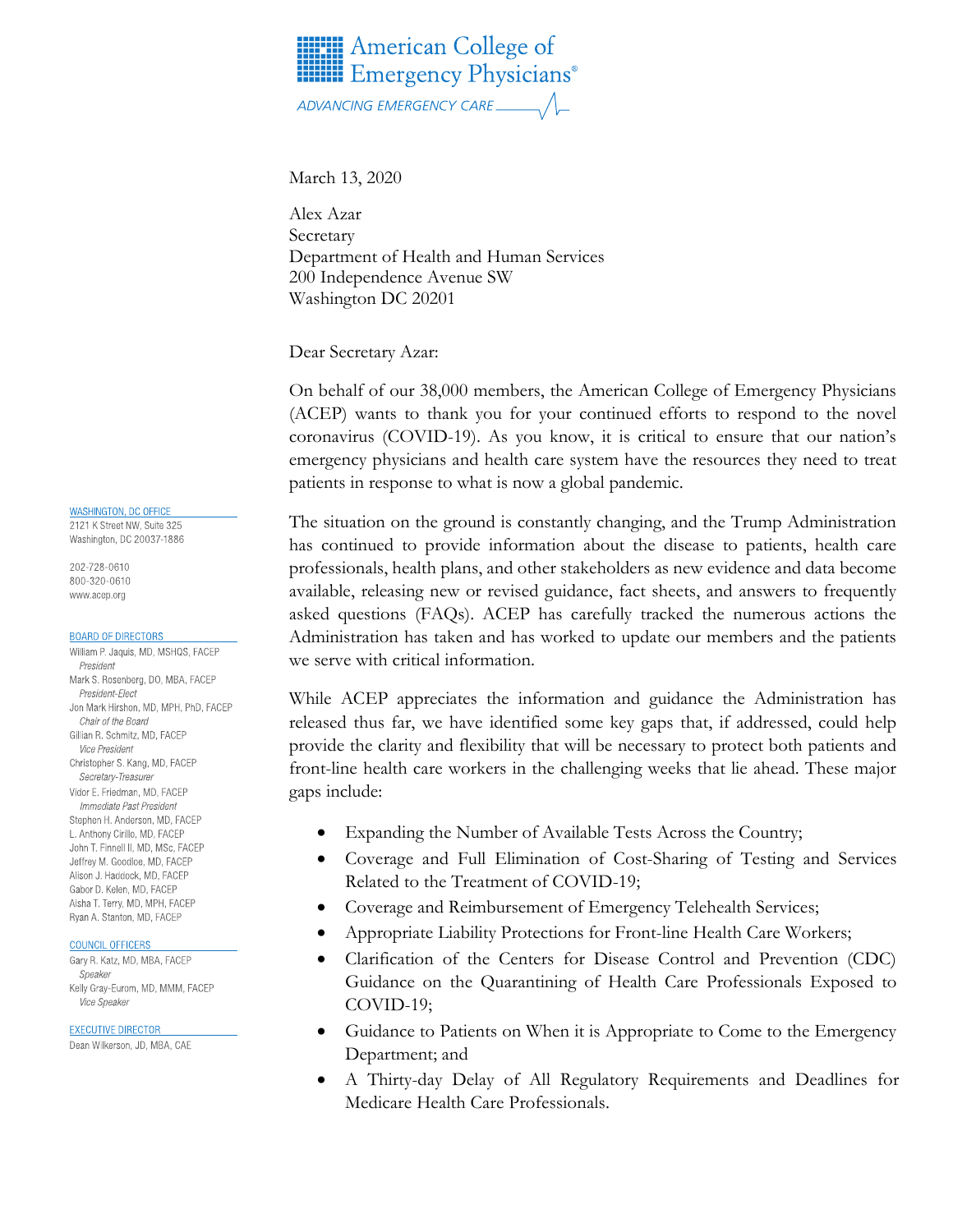### **Expand the Number of Available Tests Across the Country**

Despite the Administration's efforts, most emergency departments (EDs), hospitals, doctors' offices, and other urgent care and outpatient clinics across the country are facing a severe shortage in the number of COVID-19 tests. Broader testing not only increases the likelihood that treatment can be provided early (when it has been found to be more effective), but it also helps ensure those with mild or even no symptoms to know they must now isolate themselves until they recover, limiting further spread in the community. As well, it provides public health officials with valuable information with which to track the virus's spread and identify areas where additional resources might be needed.

We are encouraged by today's announcement to make ADM. Brett Giroir in charge of coordinating testing efforts across the public and private sectors, and we hope that the supply of tests will dramatically increase.

## **Full Coverage and Elimination of Cost-Sharing of Testing and all Services Related to the Treatment of COVID-19**

As we work together to mitigate the spread of the coronavirus, it is imperative to provide certainty for patients who may be concerned about any potential personal costs associated with tests related to COVID-19. The Centers for Medicare & Medicaid Services (CMS) has put out [guidance](https://www.cms.gov/newsroom/press-releases/cms-develops-additional-code-coronavirus-lab-tests) for patients with Traditional Medicare, Medicare Advantage or Medicare Part D prescription drug coverage, who are enrolled in Medicaid and CHIP, and who are enrolled in non-grandfathered private health plans in the individual and small group markets, including qualified health plans purchased on the Exchange. Most recently, CMS released a set of [FAQs](https://www.cms.gov/CCIIO/Resources/Fact-Sheets-and-FAQs/Downloads/EHB-Benchmark-Coverage-of-COVID-19.pdf) clarifying how COVID-19 coverage falls under the essential health benefits (EHBs) that are mandated for many private health plans. In the document, CMS states that "many health plans have publicly announced that COVID-19 diagnostic tests are covered benefits and will be waiving any cost-sharing that would otherwise apply to the test. Furthermore, many states are encouraging their issuers to cover a variety of COVID-19 related services, including testing and treatment, without cost-sharing, while several states have announced that health plans in the state must cover the diagnostic testing of COVID-19 without cost-sharing and waive any prior authorization requirements for such testing."

While ACEP appreciates that cost-sharing will be waived for COVID-19 tests, it remains unclear whether this extends beyond copayments to also include coinsurances and deductibles in covering all the diagnostic and treatment services for patients with suspected or confirmed cases of COVID-19. It is more often coinsurances and deductibles that put a financial strain on patients rather than copayments, and therefore it is important for them to be included in this cost-sharing waiver. We urge the Administration to require all health plans to waive cost-sharing (including copayments, coinsurance, and deductibles) for all office, outpatient, and ED visits that result in an order for or administration of COVID-19 tests. To be clear, patients' cost-sharing should be waived for *all* services in the visit, even if the COVID-19 test comes in negative. Insurers should not be allowed to retroactively deny claims or not cover cost-sharing if patients thought that they may have the disease but wound up not having it.

Further, now more than ever, the Administration must enforce the prudent layperson standard (PLP) standard. This important patient protection states that payers must cover any medical condition "manifesting itself by acute symptoms of sufficient severity (including severe pain) such that a prudent layperson, who possesses an average knowledge of health and medicine, could reasonably expect the absence of immediate medical attention to result in: 1) placing the health of the individual (or a pregnant woman or her unborn child) in serious jeopardy; 2) serious impairment to bodily functions, or 3) serious dysfunction of any bodily organ or part." First established under the Balanced Budget Act of 1997, the PLP originally applied to all of Medicare and to Medicaid managed care plans, and then was extended under the ACA to all insurance plans regulated under the Employee Retirement Income Security Act of 1974 (ERISA) and qualified health plans in the state Exchanges. Furthermore, 47 states (all except Mississippi,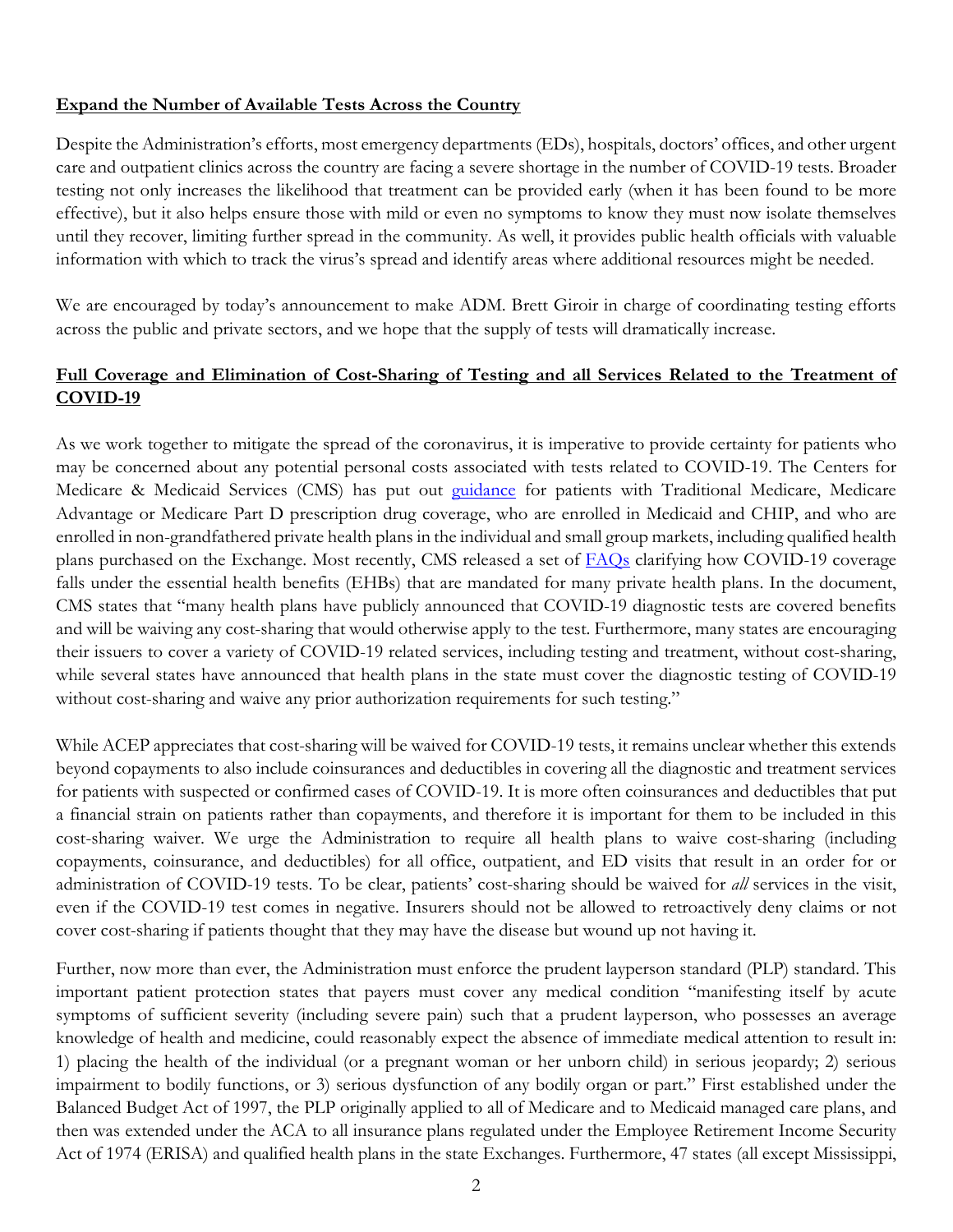New Hampshire, and Wyoming) have passed their own laws making some kind of prudent layperson standard mandatory in their state.

Removing the fear of potential out-of-pocket costs will remove what could be a dangerous obstacle to more widespread testing and resulting containment.

# **Coverage and Reimbursement of Emergency Telehealth Services**

The ability to provide telehealth services to patients with suspected cases of COVID-19 is becoming even more critical as the volume of patients with flu-like symptoms increases. Similar to the guidance CMS put out on COVID-19 coverage described above, CMS has tried to explain how telehealth services are covered and reimbursed under Medicare, Medicaid and CHIP, and private health plans. While we understand that CMS is limited in Medicare under the restrictions imposed by Section 1834(m) of the Social Security Act (SSA), we strongly urge CMS and HHS to use their waiver authorities under today's Presidential emergency declaration to expand the coverage and reimbursement of emergency telehealth services. We also urge the Administration to release guidance that addresses some of the current regulatory and legal barriers to providing telehealth services. In all, our specific requests include:

- **Add emergency services codes to the list of approved Medicare telehealth codes:** ACEP would like some clarification that the HHS Secretary's waiver authority includes the ability to add new codes to the list of approved telehealth services without going through the rulemaking process. Specifically, we request that the five ED evaluation and management (E/M) codes as well as the ED observation codes be added to the list of approved Medicare telehealth services. We also want to ensure that the originating site requirements and other restrictions are waived for emergency telehealth services. That way, hospitals can establish telehealth programs where they can have emergency physicians in the ED treating patients from their homes via telehealth—thereby avoiding potential overcrowding of the ED, preventing contamination of other patients, and reducing the amount of personal protective equipment (PPE) that health care workers use. Currently, hospitals are trying to develop telehealth protocols and programs without clear guidance and without consistent, ongoing funding or reimbursement mechanisms.
- **Waive the originating site requirement and geographic limitation:** CMS should waive the originating site and geographic restrictions for all telehealth services under Medicare, allowing telehealth services to be provided in any location (including a patient's home) and in both urban and rural areas.
- **Clarify applicability of the Emergency Medical Treatment and Labor Act (EMTALA) for telehealth medical screening exams:** We would like clarification on whether a medical screening exam (as defined by EMTALA) can be provided via telehealth. While appreciated, the EMTALA [guidance](https://www.cms.gov/files/document/qso-20-15-hospitalcahemtala.pdf) that was recently released does not address telehealth.
- **Relax credentialing/licensure barriers:** Currently, there are some credentialing and licensing barriers that are preventing emergency telehealth programs from being stood up. For example, some hospitals require health care professionals wishing to provide telehealth services to wait 90 days to be credentialed—this timeline obviously does not work in this situation. Further, health care professionals who wish to provide telehealth services across state lines should be temporarily waived from certain state licensing requirements. Overall, guidance relaxing current licensing and credentialing requirements for providing telehealth services is critical.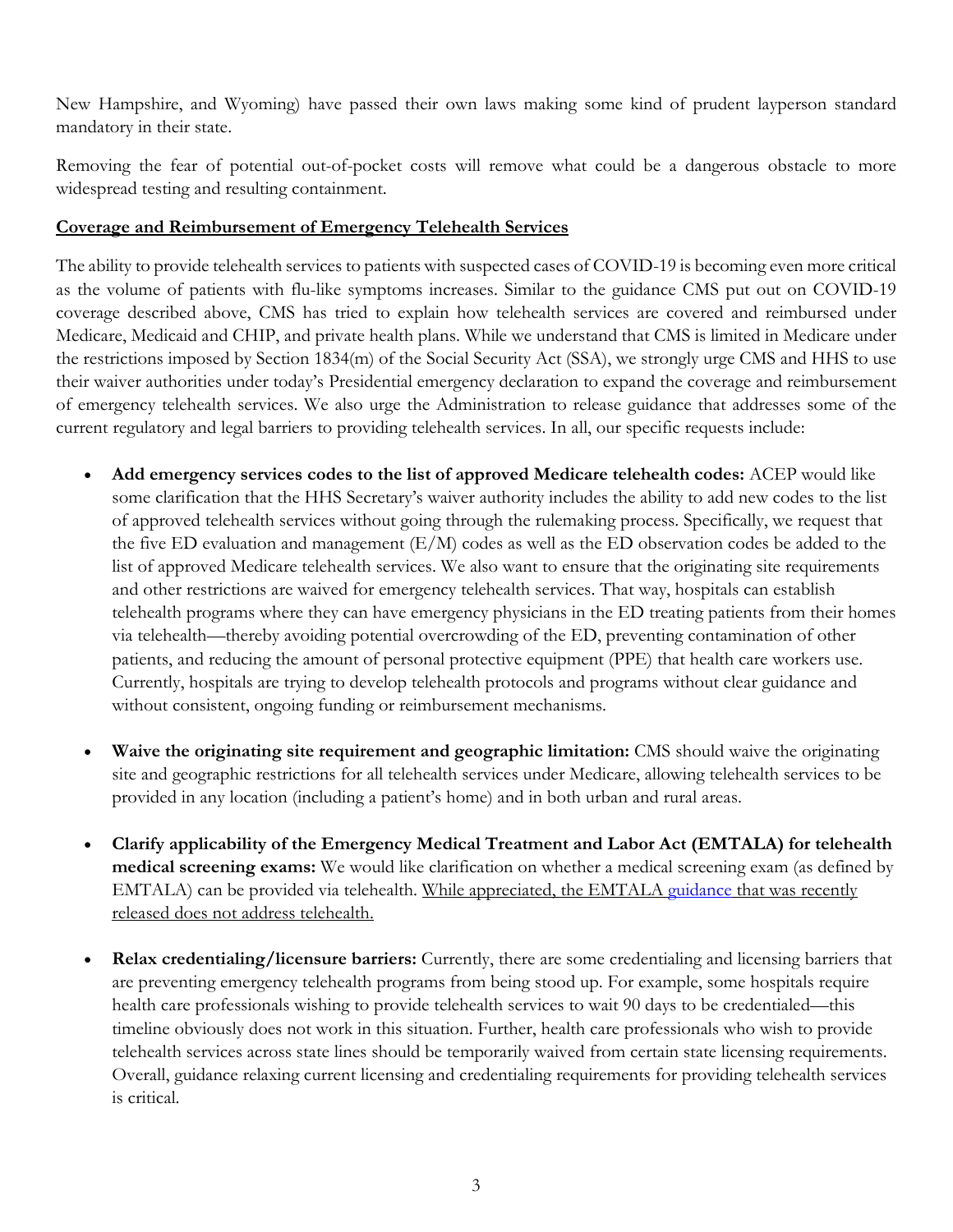• **Encourage quarantined but asymptomatic physicians to provide telehealth services:** CMS should consider issuing guidance that encourages health care professionals who are forced to self-quarantine but remain asymptomatic to provide telehealth services. Some areas of the country may very soon be facing significant shortages of emergency physicians and other frontline personnel as they become exposed and must be quarantined.

## **Appropriate Liability Protections for Front-line Health Care Workers**

As emergency physicians, we have a moral, ethical, and legal responsibility to treat every patient who comes to the ED regardless of their ability to pay—and we strongly support the patient protections embedded in EMTALA. However, for the duration of this crisis we request that HHS temporarily make some necessary modifications to EMTALA to provide front-line workers with the flexibility they will need to be able to appropriately treat and keep up with what may soon be an unprecedented surge of patients. With the President's declaration of an emergency under the Stafford Act and your own declaration of a Public Health Emergency on January 31, you now have the authority to issue EMTALA waivers. We therefore request that you waive certain elements of EMTALA to allow for more flexibility in meeting the current medical screening exam (MSE) and stabilization requirements. Specifically, as mentioned above, physicians and other qualified health professionals should be able to provide MSEs to patients via telehealth. Further, CMS should explore other ways that MSEs can be provided to patients in alternative locations, including drive-through clinics, that can possibly reduce exposure to the disease.

In addition, many hospitals have developed crisis standards to prepare for scenarios where health care professionals are forced to make extremely difficult choices about individual patients and available resources. A pandemic or other disaster will strain medical resources and thereby may require a shift in care that was previously focused on the individual patient to that which is focused on doing the most good for the greatest number. Health care resources include, but are not limited to, personnel, supplies, hospital beds and space, medications, and treatment. Rather than doing everything possible to try to save every life; in a disaster, it will be necessary to allocate scarce resources to save as many lives as possible. The Administration must review and consider various such scenarios where health care professionals should be held free from liability during this crisis. You recently provided liability immunity to manufacturers, distributors, certain healthcare providers, and other entities in relation to covered countermeasures, except in cases of willful misconduct; extending similar immunity temporarily to emergency physicians and other frontline personnel will ensure greater flexibility and capacity to treat more patients.

# **Clarification of the Centers for Disease Control and Prevention (CDC) Guidance on the Quarantining of Health Care Professionals Exposed to COVID-19**

The CDC has issue[d guidance](https://www.cdc.gov/coronavirus/2019-ncov/hcp/guidance-risk-assesment-hcp.html) on when health care professionals who have been exposed to individuals with COVID-19 should self-quarantine for a 14-day period. While we appreciate that the CDC has recently modified the guidance to allow asymptomatic health care professionals "who have had an exposure to a COVID-19 patient to continue to work after options to improve staffing have been exhausted," ACEP remains concerned that as certain areas of the country become overwhelmed with COVID-19 patients, the guideline will be impossible to operationalize without the majority of health care professionals being required to stay home. In these cases, which could quickly become common, it will be extremely difficult to ensure that hospitals and EDs are sufficiently staffed to serve the influx of patients. Even now, we are hearing from EDs that they are setting aside already scarce tests so that they can conduct repeat tests on exposed personnel in order to be able to bring them back to work faster.

We urge the CDC to continue to revise their guidance and for the Administration in general to promote alternative methods, such as telehealth, for exposed health care professionals to still serve their patients.